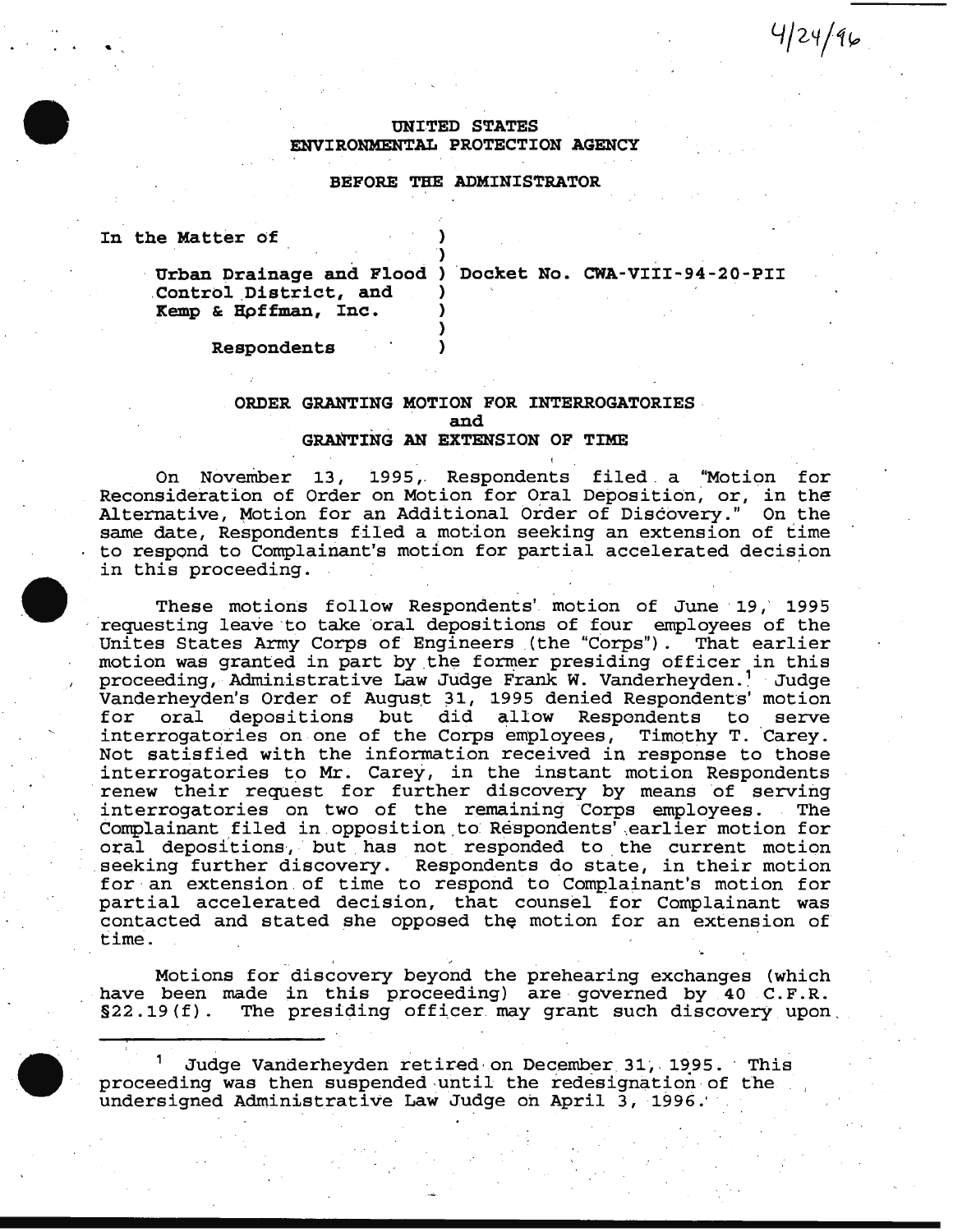determination that: (i) it will not unreasonably delay the proceeding; (ii) the information sought is not otherwise obtainable; and (iii) the information has significant probative value.

The Complainant charges Respondents in this proceeding with discharging fill into the waters of the United States without a permit issued pursuant to Section 404 of the Clean Water Act ("CWA"), in violation of Section 301(a) of the CWA, 33 U.S.C.<br>§1311(a). In their defense, Respondents contend their filling In their defense, Respondents contend their filling activities were authorized by Nationwide Permit 26, which is applicable only above the "headwaters" of a regulated stream. Respondents seek this further discovery in order to shed light on the key issue of the location of the "headwaters" of Coal Creek, the stream that is the subject of this proceeding.

Complainant's witness on this issue is Timothy T. Carey, Project Manager for the' Corps' Tri-Lakes Project Office in Littleton, Colorado. Mr. Carey submitted an affidavit in support of Complainant's Motion for Partial Accelerated Decision of June 5,<br>1995. In that affidavit, Mr. Carey states that, before 1982, the In that affidavit, Mr. Carey states that, before 1982, the Corps determined the location of the headwaters of Coal Creek qt a point over ten miles upstream from the site of the alleged violations, where the stream crosses the county line into Boulder County, and that the location has not changed since that time **(17,8).** Mr. Carey also cites the definition of "headwaters" in the Corps' regulations at 33 C.F.R.  $\S 330.2$  (d):

Headwaters means non-tidal rivers, streams, and their .lakes and impoundments, including adjacent .wetlapds, that are part of a surface tributary system to an interstate or navigable water of the United States upstream of the point on the river or stream at which the average annual<br>flow is less than five cubic feet per second. The DE flow is less than five cubic feet per second. The DE<br>[District Engineer] may estimate this point from eer] may estimate this point<br>by using the mean annual available data by· using the mean annual area precipitation, area drainage basin maps, and the average runoff coefficient, or by similar means.

Recognizing the crucial nature of the issue of the location of the headwaters of Coal Creek, Judge Vanderheyden granted Respondents' motion to obtain further discovery from Mr. Carey on the underlying basis and documentary support for the Corps' qetermination.

However, in his response to Respondents' interrogatories, Mr. Carey was unable to shed any new light on this issue. Respondents'<br>earlier Freedom of Information Act request to the Corps had also proved fruitless, as no documents were found to support the Coal<br>Creek headwaters determination. The only evidence of that Creek headwaters determination. determination is a computer-generated list of Colorado streams, from the Omaha District·office, dated May 1, 1983, that lists the streams alphabetically with certain data, including the headwaters

•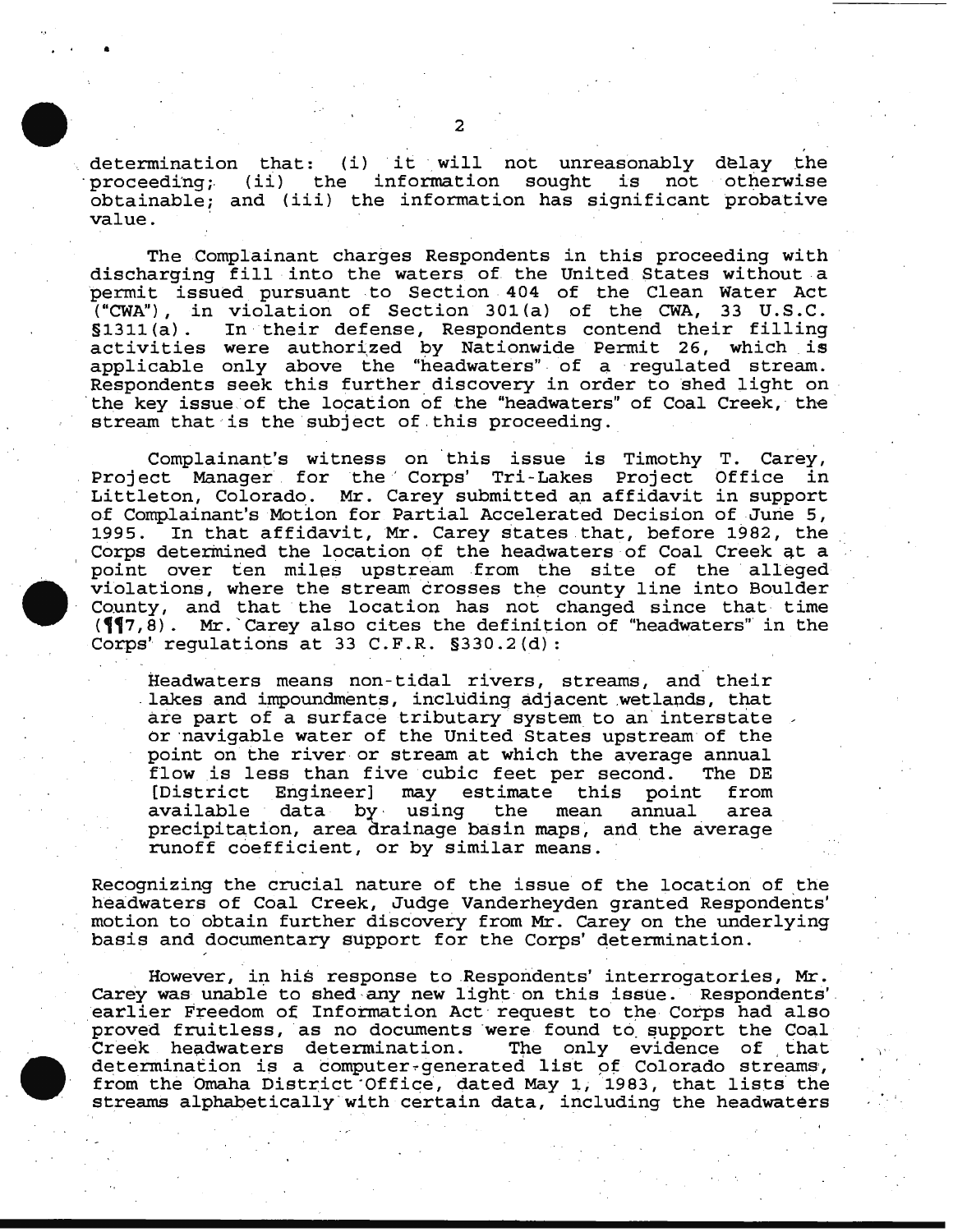location. In his response to the interrogatories, Mr. Carey stated· other knowledge or support for the headwaters determination other than that single list of streams.

In the instant motion, Respondent seeks leave to serve further written interrogatories on two other Corps officers in the Omaha District Office: Jerry Folkers, Civil Engineering Tech; and Douglas Clemetson, Chief of Hydrology. and Meteorology Section. The interrogatories would be limited to inquiring as to the underlying basis supporting the headwaters determination for Coal Creek, as in the interrogatories ordered in regard to Mr. Carey. Respondents the interrogatories ordered in regard to Mr. Carey. also point out that Messrs. Folkers and Clemetson are listed as proposed witnesses in their prehearing exchanges, but that counsel for the Corps, in cooperation with counsel for the Complainant, has not allowed these officers to·give depositions or sign affidavits at the request of Respondents.

In these circumstances, I find that the requested further discovery should be granted. Service of these interrogatories would not unreasonably delay this proceeding. Respondents have sought this information steadfastly by several means without<br>success, indicating it is not otherwise obtainable. The indicating it is not otherwise obtainable. The information on the 'headwaters determination is potentially highly probative of a key issue in this proceeding. In light of the regulation that requires headwaters determinations to be made on the basis of empirical data, it is reasonable to believe that the information on Coal Creek should exist within the control of the The persons sought to be sent interrogatories are those most' likely to have knowlege or information on this issue at this juncture .

. Respondents' motion for an: extension of time to respond to Complainant's motion for partial accelerated decision should also Respondents' response to that motion will depend largely on the ultimate result of the additional discovery sought on the key issue of the location of the headwaters of Coal Creek. Thus, Respondents' response will not be due until after that discovery is completed, in accord with the Order below.

#### Order

. . .

Respondents will have 30 days from the date of service of this Order to serve written interrogatories on Jerry Folkers, Civil Engineering Tech, and Douglas Clemetson, Chief of Hydrology and Meteorology Section, Unites States Army Corps of Engineers, Omaha,<br>Nebraska. Those persons will have 30 days from service of the Those persons will have 30 days from service of the interrogatories to file their responses. The interrogatories will incorregateries to fire their responses. The interregateries will headwaters of Coal Creek, similar to those previously served on Timothy T. Carey.

Respondents will then have 30 days after they receive the

· \_;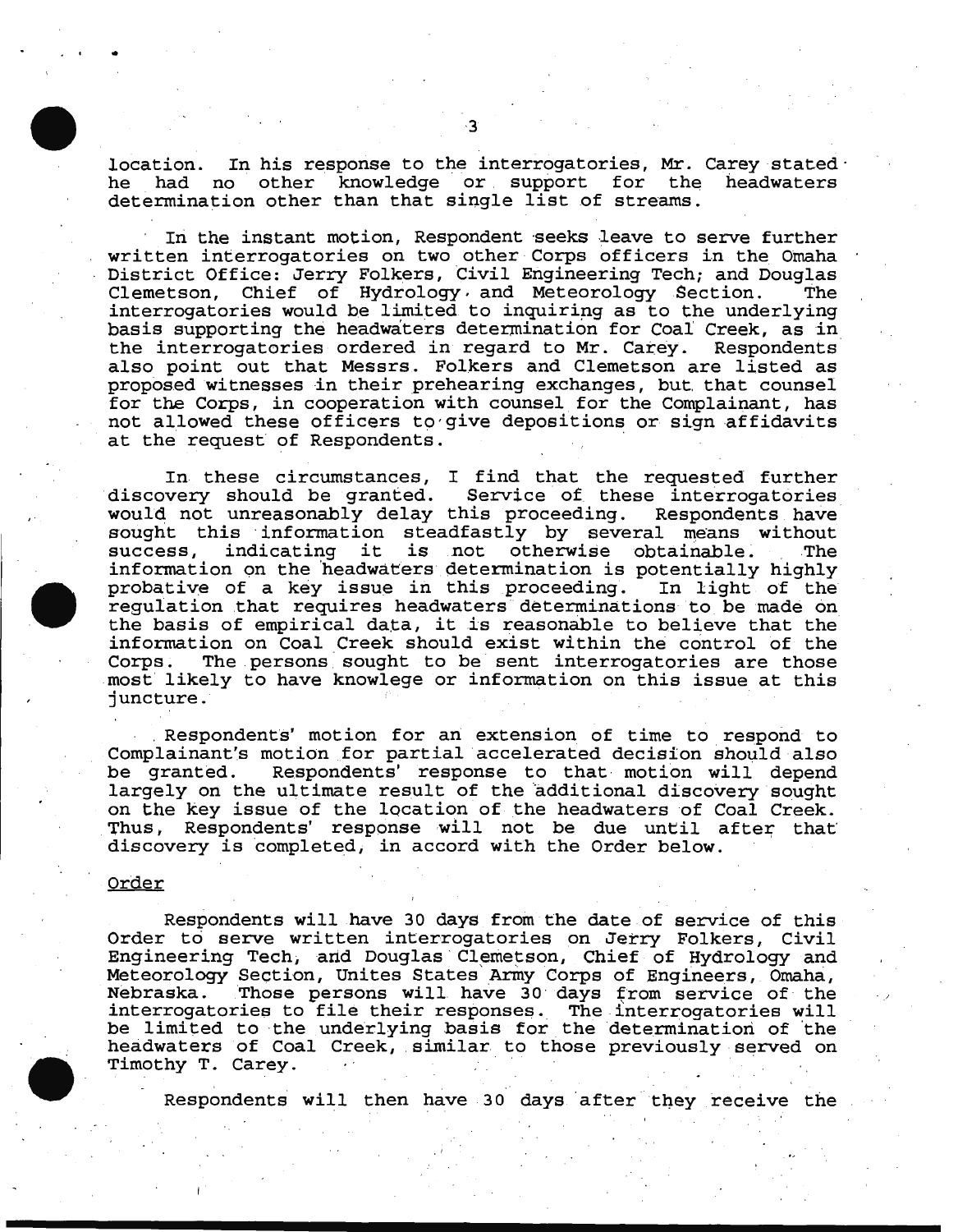responses to those interrogatories to file their response to Complainant's motion for partial accelerated decision.

Andrew S. Pearlstein<br>Administrative Law Judge

Dated: April 24, 1996<br>Washington, D.C.

.  $\mathcal{L}$  .